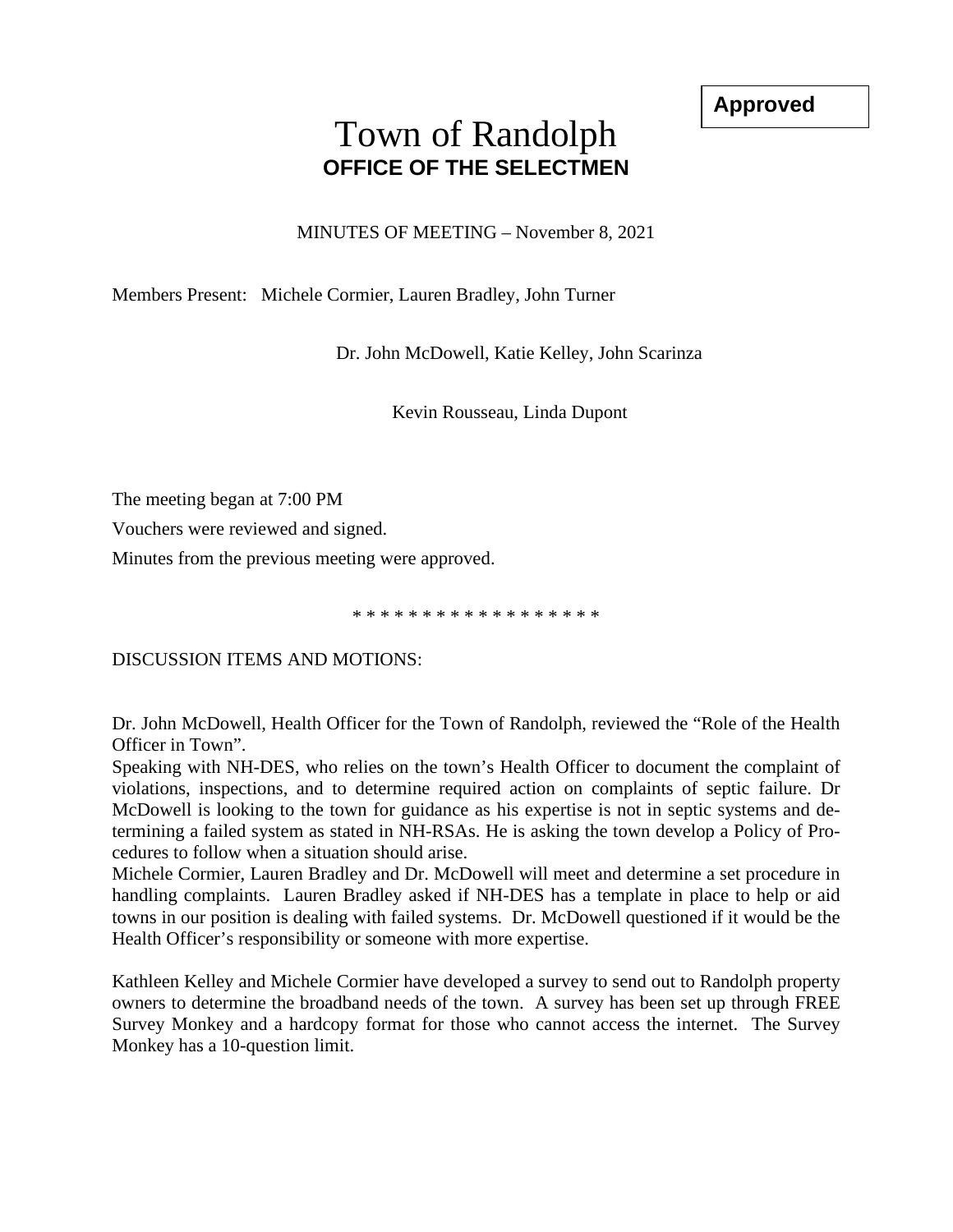Kathleen Kelley has been able to acquire a grant to handle the cost of researching and acquiring a better internet service for the town, these funds will be used to cover any outstanding costs in the incurred.

Linda Dupont will send out bid requests to Smith & Town printing for a mailing price to cover the hardcopy mailing. Lauren Bradley voiced concerns of residents submitting more than one survey.

With hopes to have the survey sent to all property owners and have the surveys return prior to the end of 2021.

Questions have come up to address Dark Sky Ordinances and Short-Term Rentals. Michele Cormier addressed these questions to John Scarinza, chairman of the Randolph Planning Board. John Scarinza noted there is a Dark Sky Ordinance in place. LED lighting needs to be Dark Sky Compliant at any residential, commercial or street light.

Short Term Rentals have not been addressed as of yet. John feels it is not a problem in Randolph in comparison to Bartlett and Conway. John stated in the Town of Gorham over the past 3 years, twenty-two single family homes or apartments have been transformed into short term rentals, removing viable housing for residents.

Lauren Bradley stated complaints of heavy traffic or loud parties or too much noise has been voiced to the board concerning short term rentals.

Sarah Ferry a resident has inquired and realtors have made inquiries, wondering if Randolph has an ordinance. John Scarinza again stated; At this time, we do not have a short-term rental ordinance.

The board was given a review of the Public Hearing held on November 4, 2021 at the Town Hall. State Police Trooper Michael Cote was on hand to answer any questions the residents would ask. The committee is considering setting up a survey to include all residents to get their input on the future of the Randolph Police Department.

John Scarinza spoke with the town's attorney regarding Mr. Tupick and she has requested a timeline of correspondence before moving forward.

Linda Dupont presented the second billing Tax Warrant for the board to review and sign. Michele Cormier stated the school apportionment is incorrect and should be corrected by SAU 20 and a new apportionment sent. The board reviewed and signed five solar exemption applications.

Michele Cormier noted that is has been brought to her attention that the stipend committee which consisted of Michele Cormier, Guy Stever and Anne Kenison, reviewed all stipends in 2016 and recommended that the stipends be reviewed in five years, 2021 would be the fifth year. John Turner agreed to take on this project and form a new committee.

Trish Frechette of Wayn-o's contacted Michele Cormier to make her aware that the January Recycle pick-up would-be January 8<sup>th</sup> due to January 1<sup>st</sup> being a Holiday and the Recycle Center would be closed.